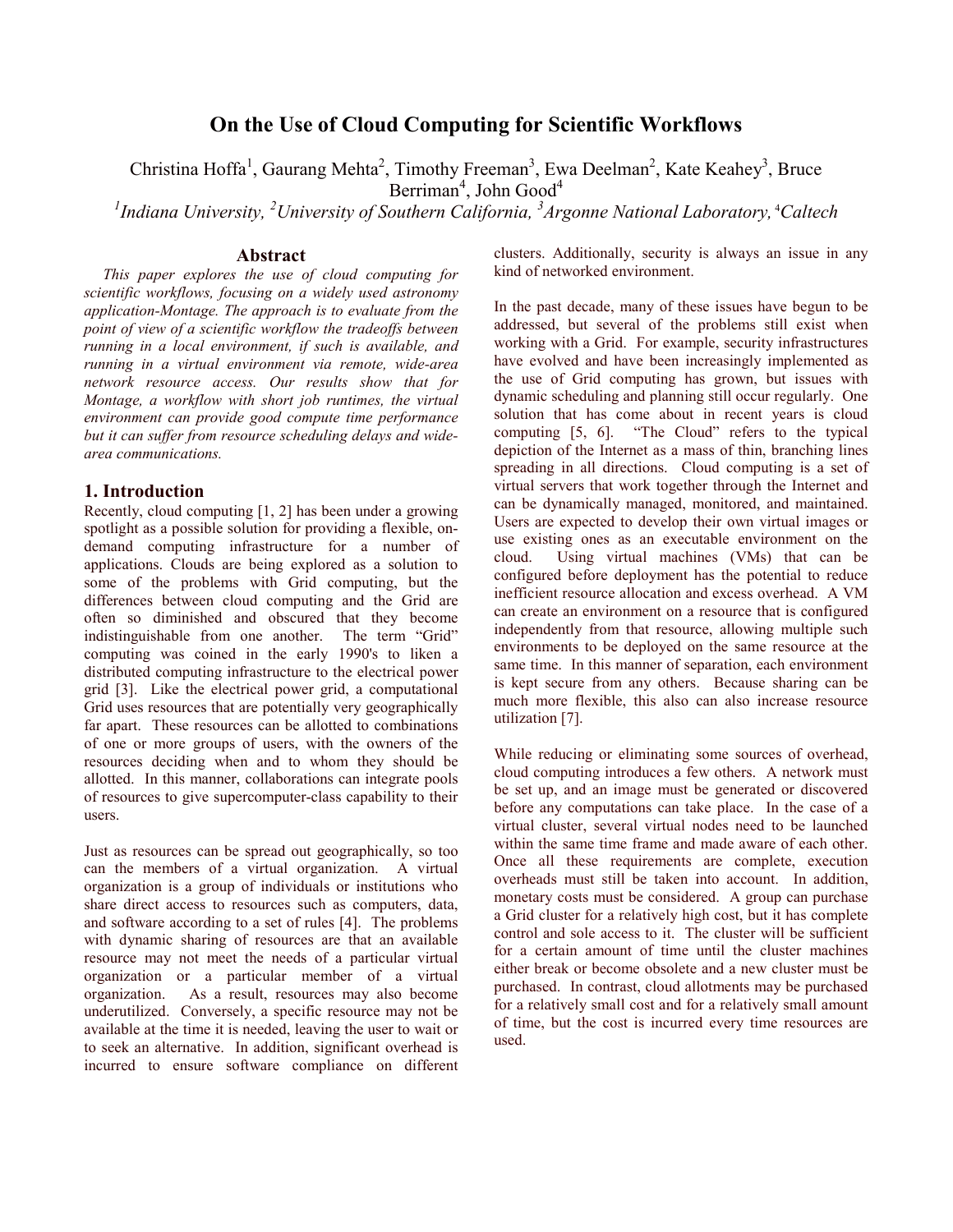One of the primary obstacles Grid users face today is that while a Grid offers access to many heterogeneous resources, a user typically needs a very specific environment that is customized to support a legacy application, remains consistent across multiple executions, or supports the idiosyncrasies of many service configurations. Resource providers clearly cannot support the diversity of all the required environments while users are often unable to use what is available. Further, guaranteeing a desired resource allocation to a Grid user is difficult today as most of the available tools support only unstructured sharing which further limits the impact of Grid computing on science. Using virtualization in conjunction with Grid computing, known as "cloud computing" or Infrastructure-as-a-Service (IaaS), has been recognized as a potential solution to these problems [8, 9].

This paper looks at the differences between running scientific workflows on the cloud and running them on the Grid, using the Montage [10] application and Pegasus-WMS, a scientific workflow software [11, 12]. Our perspective is not that of a computer scientist trying to analyze detailed performance metrics, but rather that of a domain scientist who can use a number of different computing environments to perform computations. In our scenario, four different sizes of workflows were run on individual virtual machines and on a virtual machine cluster on the Nimbus science cloud [13] as well as on a local cluster without an overlying virtual environment to explore the differences in overhead. Using this approach, the usability of cloud computing for large-scale scientific experiments is explored.

## **2. Motivation**

With some of the limitations and inefficiencies of Grid computing exposed, such as heterogeneous execution environment, difficulties of acquiring resources when needed, etc., it may be surprising that large-scale computing using a virtual cloud is not more widespread. However, cloud technology is gaining in prominence as the forerunners of mainstream computing are beginning to use their marketing power. Companies such as Google, IBM, Amazon, and Yahoo! are aiming to make supercomputing power available to the masses, not just a relatively tiny number of skilled users [2]. Services like online storage, social networking sites, e-commerce, and web-based email are all examples of how cloud computing has already begun to become mainstream. In addition, users in scientific and research communities will have the opportunity to access resources as they need them and only pay for what they use instead of paying for a certain amount of time – scheduled in advance – on a certain number of resources. Large corporations as well as individuals will be able to use cloud resources for their computing and storage needs.

The potential applications of cloud computing are many: financial applications, health care services, business enterprises and many others. Unlike other technology advances such as the web and the Grid, this new model of computing is being initiated in the business sector [5, 1] rather than in the science domain. Thus, the benefits of cloud computing to the scientific community are largely unknown and many questions are being asked by domain scientists about the promise and the pitfalls of clouds [14]. Additionally, very little research has been conducted in comparison with what has been done with Grid technology.

The main goal of this work was to determine the applicability of cloud computing to large-scale scientific workflows that are usually run on a Grid. Using the Pegasus-WMS software, workflows from the Montage application were run both on a Grid and on a science cloud to test for overall differences in time and overhead costs.

# **3. Approach**

In order to provide a comparison between running on the cloud and on the Grid, Montage workflows of varying sizes were run in four different environments. Combinations of individual virtual machines as well as a virtual cluster were run on a science cloud set up at the University of Chicago [13], and the results from these two environments were compared with the results of running workflows on a local machine and a local Grid cluster. Different methods were implemented to configure each environment in order to improve the comparison between them, such as limiting the number of jobs to be released onto the local Grid cluster since it used more nodes than the science cloud as well as running workflows using several virtual machines that were not set up as a virtual cluster. Much work has been done to date on detailed comparisons of various aspects of virtual machines, including differences between various virtualization approaches, performance of the I/O subsystem, etc,  $[15, 16, 7, 17, 18]$ . In this paper we aim at providing a comparison from the perspective of a scientist who needs to run the computations and has access to limited local resources and to a potentially much larger pool of virtual resources.

## **3.1 Experimental Setup**

Before any workflows could be run on the Nimbus science cloud, the appropriate software needed to be installed on a virtual machine image. A single virtual machine was launched, and necessities including Globus [19] (GridFTP, and GRAM), xinetd, Condor [20], and Pegasus-WMS were installed. The VM was terminated and saved to an image so that the software would be available for each VM that was deployed using that image.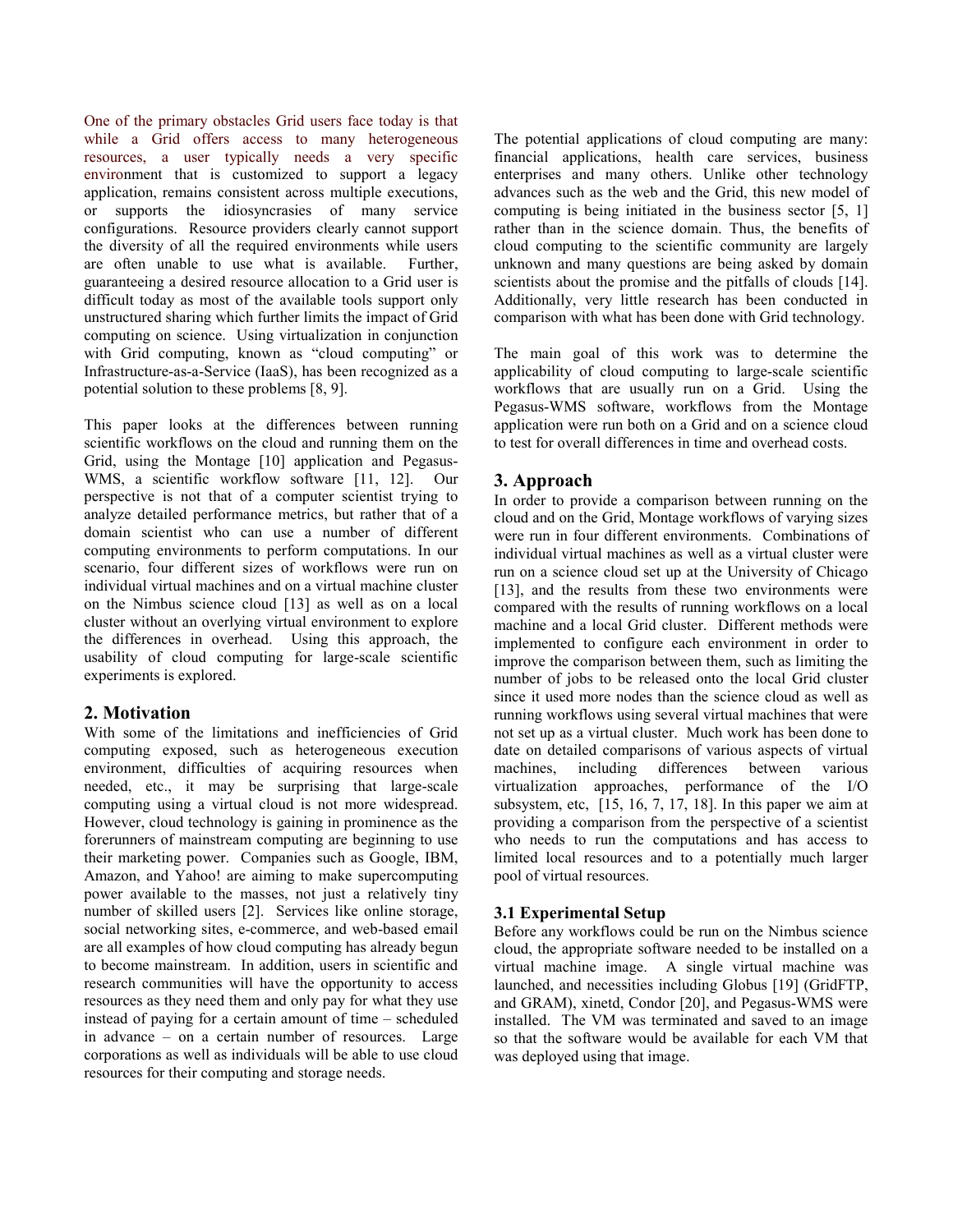

Figure 1 shows the process of creating and running a workflow from start to finish using a local machine, a Grid cluster, a virtual cluster run on the science cloud, and a single virtual machine run on the science cloud. Although one can potentially run workflows across these four different environments, in this paper, we ran the workflow in each of them in separation. To run a workflow, a directed acyclic graph XML file (DAX) representing the Montage computation was generated using a domain-specific code. The DAX workflow representation is a high-level resourceindependent description of the applicable tasks and their dependencies. Using the Pegasus-WMS software to plan out the workflow and map each job to an appropriate resource or node, a directed acyclic graph file was created. This type of file contains specific information needed by Condor to submit each job to the correct resource. After planning, a command given by Pegasus allows the workflow to be submitted to Condor. Condor's directed acyclic graph manager (DAGMan) [21] sends jobs to Condor, which uses Condor-G [22], to be run on the sites that have been selected during planning.

### **3.2 Tools**

Several tools were used to set up this experiment, the first of which are the Virtual Workspace Service and the workspace cloud client [6]. The Virtual Workspace Service is installed on a Grid, allowing users to create virtual environments using the workspace cloud client. For part of this experiment, Xen virtual machines [15] were deployed using the cloud client on the University of Chicago's sixteen-node TeraPort cluster that had the Virtual Workspace Service installed to create the Nimbus science cloud [13]. The cloud client allows a user to upload virtual machine images, download, modify, delete, or save copies of preexisting images, deploy images as virtual machines, and deploy virtual clusters from virtual images.

In order to obtain the workflows that were run, the Pegasus mapper was used to map high-level workflow descriptions onto distributed resources. Pegasus stands for Planning for Execution in Grids and is used for numerous applications in many areas of science [23-25], including Montage, an astronomy application which creates science-grade image mosaics of the sky. The workflow manager depends on Condor DAGMan, which launches workflow tasks and maintains the dependencies between them. Pegasus and Condor were both installed on a running virtual machine, and then the VM was saved as an image that could be used to deploy future VMs. A convenient benefit of using the cloud is that once an image is developed, it is not necessary to reinstall software each time a new VM is launched. The configurations that are set up while a VM is running can be saved, and the image can be used to launch multiple copies of the original VM.

Parts of the Globus Toolkit [19] were used in combination with Pegasus and Condor to run the workflows, most notably GridFTP [26] and GRAM. GridFTP is a highspeed transfer service that expands the File Transfer Protocol to include features needed for Grid computing applications [27]. Globus Resource Allocation Manager, or GRAM, provides a single protocol for communicating with different job schedulers. It is used to locate, submit, monitor, and cancel jobs on remote resources while addressing security, reliability, and performance issues. This experiment used a pre-Web Services GRAM service.

### **3.3 Environments**

We ran our experiments in four different environments: 1) on a local machine, 2) on multiple VMs, where each VM is treated as an independent computational site, 3) on a local cluster, and 4) on a Virtual cluster. We note that the virtual machines each have 2 CPUs thus we compared the execution not based on machines but based on CPU counts. Table 1 shows the characteristics of the machines we used in our experiments.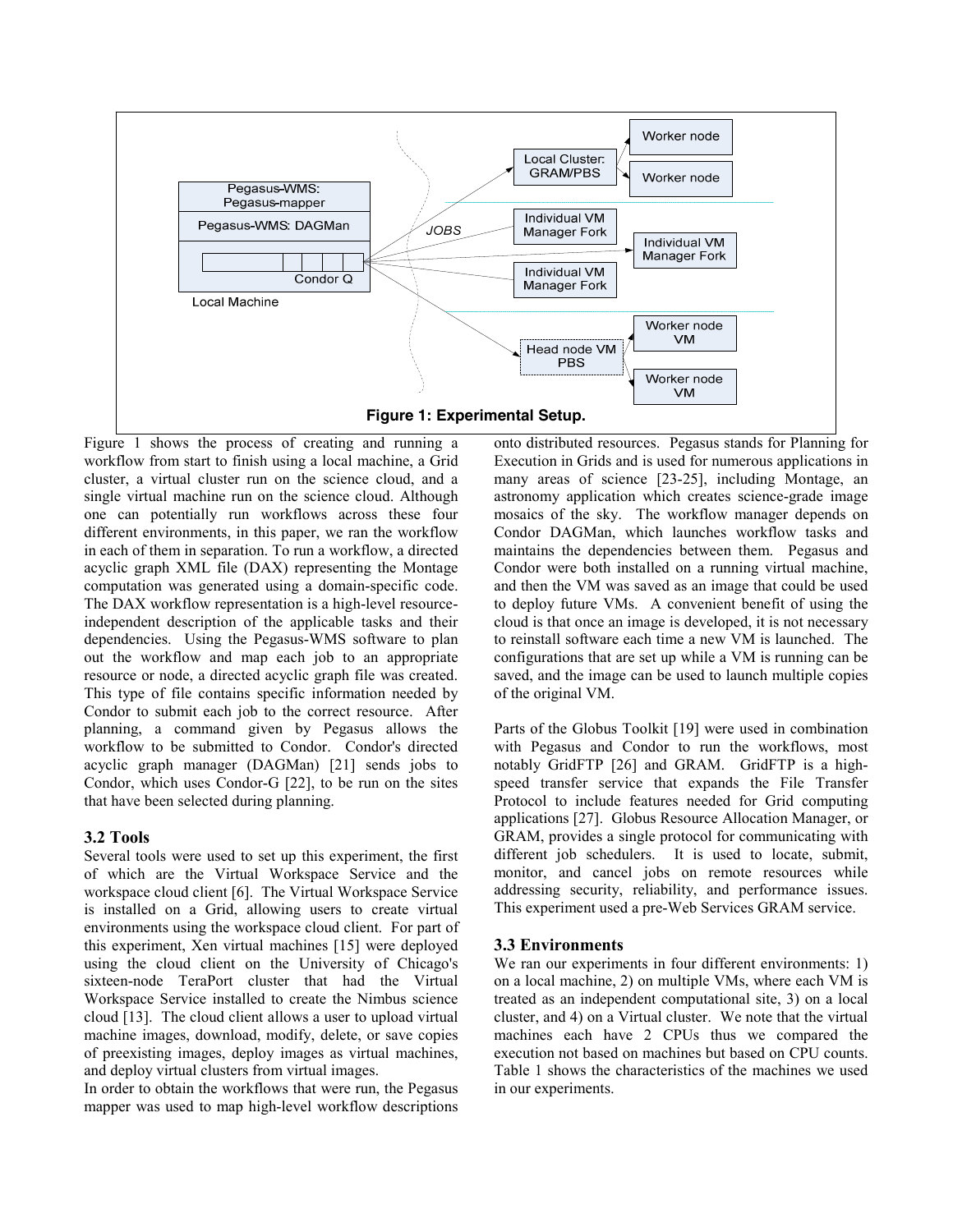| Table 1: The type of machines used in the study. |                  |        |              |                   |                  |
|--------------------------------------------------|------------------|--------|--------------|-------------------|------------------|
|                                                  | Processor Type   | Memory | Architecture | Disk space        | <b>Scheduler</b> |
| Local                                            |                  |        |              |                   |                  |
| Machine                                          | Pentium, 2.2Ghz  | 1GB    | 32 bit       | >100GB            | fork             |
| VM                                               | AMD 248, 2.2 Ghz | 3.5GB  | 64 bit       | 1.0GB free local  | fork             |
| Local Cluster                                    | Xeon             | 2.4GB  | 32 bit       | $>100$ GB         | pbs              |
| <b>VM Cluster</b>                                | AMD 248, 2.2 Ghz | 3.5GB  | 64 bit       | 1.5GB free shared | nhs              |

The local Grid cluster used was comprised of eight compute nodes, and it had GRAM, GridFTP, and PBS software installed on it. Individual Xen virtual machines were deployed on nodes of the University of Chicago TeraPort cluster. The TeraPort cluster is composed of sixteen nodes, but each VM was only run on one node. GridFTP, GRAM, and the other required software was installed on a template image before deployment. The third environment on which the workflows were run was a virtual cluster. The virtual cluster was composed of two to five VMs: a head node and one to four worker nodes. The VMs each occupied one node of the TeraPort cluster, just as with a single VM.

### **4 Experimental Results and Analysis**

We conducted the experiments using 4 different size mosaics:  $0.1 \text{ deg}^2$ ,  $0.2 \text{ deg}^2$ ,  $0.5 \text{ deg}^2$ , and  $1 \text{ deg}^2$ , corresponding to workflows with 50, 74, 150, and 426 application jobs respectively. There are also additional jobs in the workflow, inserted by Pegasus, to perform the data movement if any is necessary, to cleanup the data as the computation progresses [28, 29], and to register the newly created data products. Another important metric in the study is the total footprint of the workflow. This footprint is 58MB, 122MB, 338MB, and 1,090MB for increasing mosaic sizes. The application executables add an additional 11MB to total footprint of each workflow. In all cases input data was available on a machine on the same local area network as the local machines. The virtual environments were connected to the local submit host via a wide area network. As a result, data had to be automatically stage-in by Pegasus-WMS. In these experiments, the Montage workflow was not optimized for performance or data footprint.

The following graphs show the execution times for the workflows of various sizes on resources with 1, 2, and 4 CPUs. The runtimes do not include the set up and teardown of the virtual environment. The local execution represents execution of the workflow on the local host. Figure 2 shows the execution of the workflow on 2 CPUs (for comparison we also include the local execution on 1 CPU). The local cluster was configured to use no more than 2 CPUs at any one time. We used 1 VM with 2 CPUs, and a virtual cluster with one headnode that runs PBS and one worker node (with 2 CPUs). We note that the 1 degree square runs conducted on individual VMs did not complete due to lack of disk space in the image. We also notice that the performance of a single processor machine outperforms that of other configurations, even though the local host is less powerful than others. Although we don't see that in these experiments, the size of the mosaics one can run on a single machine is limited by the amount of memory on that machine, so using a single machine for large-scale mosaics is not possible. Additionally, the number of simultaneous mosaics that can be executed locally is limited. As a result relying on a single machine to do many large-scale mosaics is not feasible in general. Figure 3 shows the execution of the workflow on 4 CPUs (and includes the local 1 processor execution for comparison). Again we see that local execution is the shortest. In both the 2CPU and 4 CPU case, the virtual cluster performs better than the local cluster. In the 4CPU case individual VMs perform similarly to the local cluster. In order to understand the reason for good performance of the local host versus the performance of the other platforms, we examined the constituents of the end-to-end runtime. These are composed of the Computation Time (here it also includes data staging in and out), the time it takes DAGMan to release jobs ready to run into the Condor queue, the time jobs wait in the Condor queue, and the time the jobs wait in the queue in the scheduler at the remote resource. Figure 4 shows the breakdown of the quantities for the 0.5 degree square Montage workflow running on 4 CPUs. We see that during local execution, the computational time is long—because the processor is slow. The Figure also shows that the DAGMan overhead is constant for all the runs. What is different is the overhead associated with the Condor queue. Once we are outside of the local machine, jobs need to go from the Condor queue across a network to the resource. Jobs incur the network delay as well as the delay related to the acknowledgment of the remote resource that the job has been accepted. We can see that this delay is particularly long for the virtual cluster. In our runs, the jobs also wait longer in the remote queue in the virtual cluster case. There is virtually no remote queue time seen in the virtual machine because these are managed by fork. We also analyzed the computational time of the individual VMs because it was longer than that of the virtual cluster. The reason for the difference is that the cluster uses a shared file system to access data during the workflow execution, whereas the individual VMs need to share data via GridFTP transfers. The time for these data transfers constitutes 6% of the overall computation time.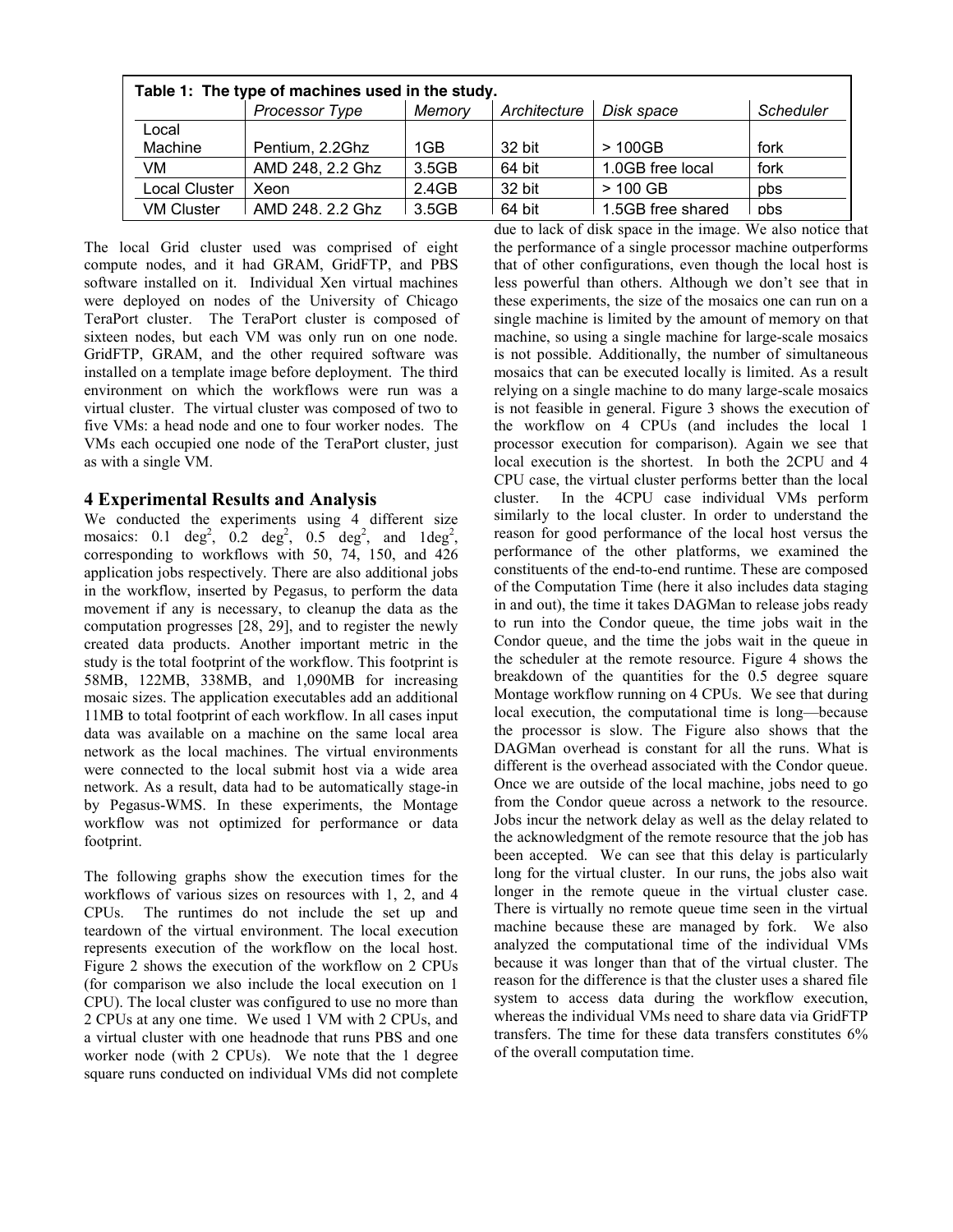

## **5. Related Work**

Virtualization technologies have taken two main approaches [30]. VMware allows multiple unmodified operating systems to run on a single host by implementing a full virtualization of the hardware and has more recently developed software for paravirtualization [18]. Denali [31], IBM rHype [32], and Xen utilize paravirtualization for decreased overhead and potentially higher performance, but paravirtualization is limited in that it can only host specially modified operating systems. A recent performance study of hypervisors showed that the VMware virtual machine monitors perform better than their Xen counterparts in a variety of tasks, but Xen is still widely used as it is open source [18].

A study for high-performance computing was done to compare Linux to Xen [33]. It was found that Xen attained slightly higher memory bandwidth but was slower with disk I/O speed. Another study using a FOAM MPI-based climate application showed a slowdown of only about 5% on 16 processors [7]. Our work differs in that we don't focus on virtualization technologies but rather on their benefits for science applications.